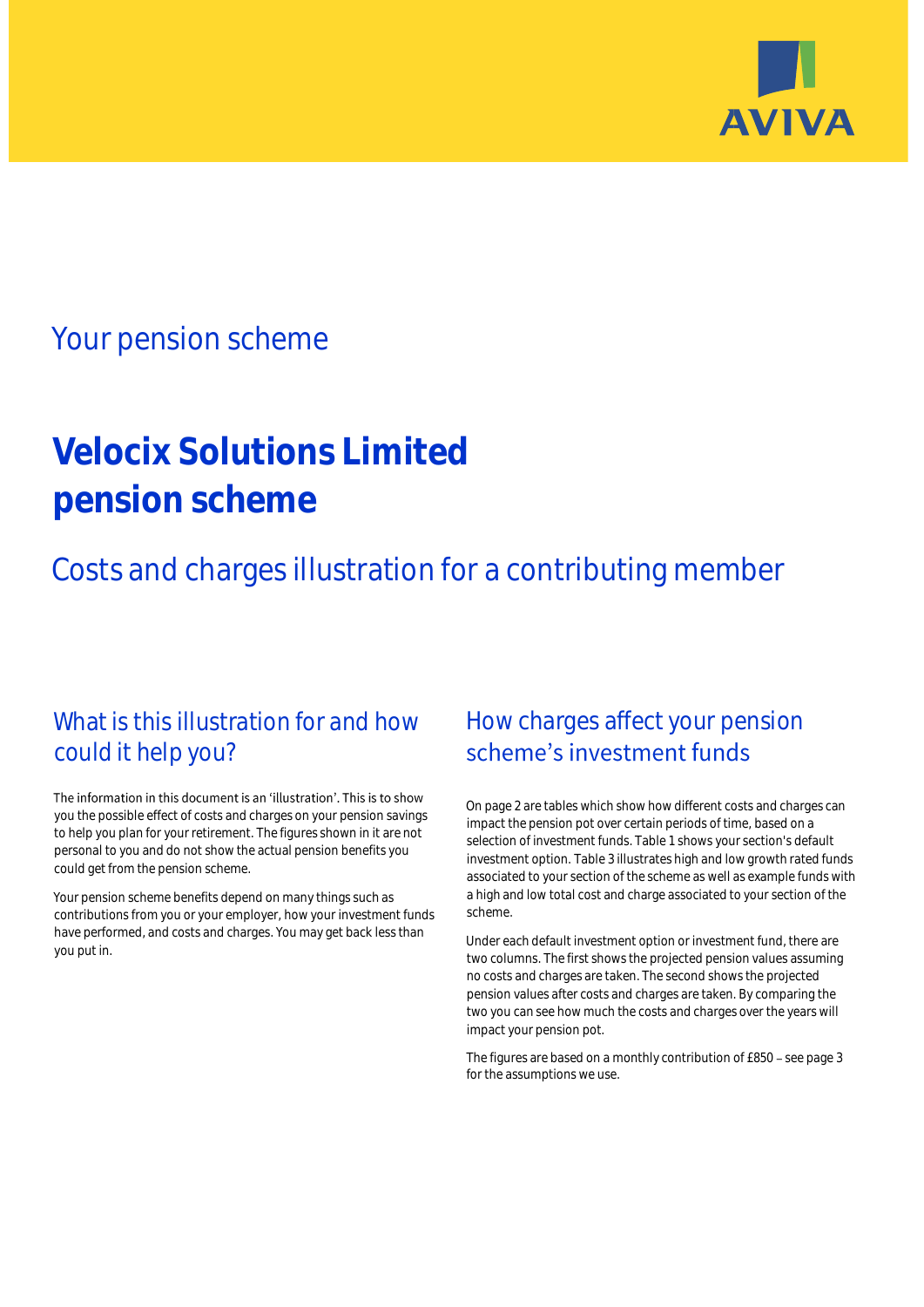| Illustration of effect of costs and charges on the Default Investment Option in<br><b>Velocix Solutions Limited pension scheme</b> |                                        |                                    |  |  |  |  |  |  |
|------------------------------------------------------------------------------------------------------------------------------------|----------------------------------------|------------------------------------|--|--|--|--|--|--|
|                                                                                                                                    | <b>My Future</b>                       |                                    |  |  |  |  |  |  |
|                                                                                                                                    | Assumed growth rate 3.2% (p.a.)        |                                    |  |  |  |  |  |  |
|                                                                                                                                    | Assumed costs and charges 0.44% (p.a.) |                                    |  |  |  |  |  |  |
| At end of year                                                                                                                     | Projected value assuming no            | <b>Projected value after costs</b> |  |  |  |  |  |  |
|                                                                                                                                    | costs and charges are taken            | and charges are taken              |  |  |  |  |  |  |
| $\mathbf{1}$                                                                                                                       | £10,100                                | £10,100                            |  |  |  |  |  |  |
| $\overline{2}$                                                                                                                     | £20,400                                | £20,300                            |  |  |  |  |  |  |
| 3                                                                                                                                  | £30,800                                | £30,500                            |  |  |  |  |  |  |
| 4                                                                                                                                  | £41,200                                | £40,900                            |  |  |  |  |  |  |
| 5                                                                                                                                  | £51,800                                | £51,200                            |  |  |  |  |  |  |
| 10                                                                                                                                 | £106,000                               | £104,000                           |  |  |  |  |  |  |
| 15                                                                                                                                 | £164,000                               | £158,000                           |  |  |  |  |  |  |
| 20                                                                                                                                 | £225,000                               | £215,000                           |  |  |  |  |  |  |
| 25                                                                                                                                 | £289,000                               | £273,000                           |  |  |  |  |  |  |
| 30                                                                                                                                 | £357,000                               | £332,000                           |  |  |  |  |  |  |
| 35                                                                                                                                 | £428,000                               | £394,000                           |  |  |  |  |  |  |
| 40                                                                                                                                 | £499,000                               | £453,000                           |  |  |  |  |  |  |
| 45                                                                                                                                 | £562,000                               | £505,000                           |  |  |  |  |  |  |
| 50                                                                                                                                 | £615,000                               | £547,000                           |  |  |  |  |  |  |

÷,

### **Table 2**

| List of Funds included in the Default Investment Option |                       |                    |
|---------------------------------------------------------|-----------------------|--------------------|
| <b>Fund name</b>                                        | <b>Total Cost and</b> | <b>Growth Rate</b> |
|                                                         | Charge (p.a.)         | (p.a.)             |
| Av MyM My Future Growth                                 | 0.46%                 | 3.60%              |
| Av MyM My Future Consolidation                          | 0.41%                 | 2.40%              |
|                                                         |                       |                    |
|                                                         |                       |                    |
|                                                         |                       |                    |
|                                                         |                       |                    |
|                                                         |                       |                    |
|                                                         |                       |                    |
|                                                         |                       |                    |
|                                                         |                       |                    |

#### **Aviva Life & Pensions UK Limited.**

Registered in England No. 3253947. Registered office: Aviva, Wellington Row, York, YO90 1WR. Authorised by the Prudential Regulation Authority and regulated by the Financial Conduct Authority and the Prudential Regulation Authority. Firm Reference Number 185896. **aviva.co.uk** TEMP GFI NG071309 09/2018